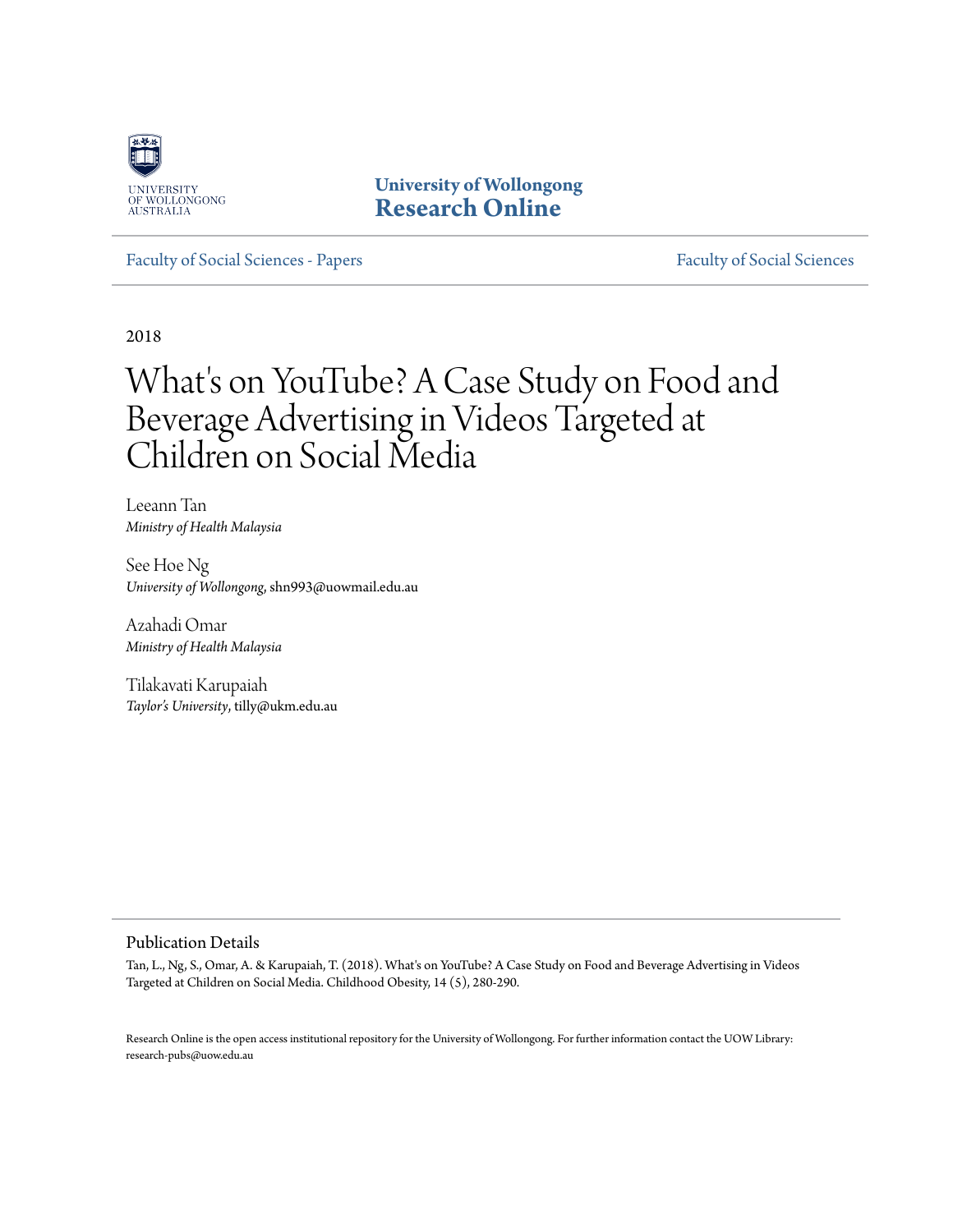## What's on YouTube? A Case Study on Food and Beverage Advertising in Videos Targeted at Children on Social Media

### **Abstract**

Background: Unhealthy food marketing to children is a key risk factor for childhood obesity. Online video platforms have surpassed television as the primary choice for screen viewing among children but the extent of food marketing through such media is relatively unknown. We aimed to examine food and beverage advertisements (ads) encountered in YouTube videos targeting children in Malaysia. Methods: The social media analytics site SocialBlade.com was used to identify the most popular YouTube videos ( $n = 250$ ) targeting children. Ads encountered while viewing these videos were recorded and analyzed for type of product promoted and ad format (video vs. overlay). Food and beverage ads were further coded based on food category and persuasive marketing techniques used. Results: In total 187 ads were encountered in sampled videos. Food and beverage ads were the most common at 38% (n=71), among which 56.3% (n = 40) promoted noncore foods. Ads for noncore foods were more commonly delivered as video rather than overlay ads. Among ads promoting noncore foods, the most commonly employed persuasive marketing techniques found were taste appeal (42.3%), uniqueness/novelty (32.4%), the use of animation (22.5%), fun appeal (22.5%), use of promotional characters (15.5%), price (12.7%), and health and nutrition benefits (8.5%). Conclusions: Similar to television, unhealthy food ads predominate in content aimed toward children on YouTube. Policies regulating food marketing to children need to be extended to cover online content in line with a rapidly-evolving digital media environment. Service providers of social media can play a part in limiting unhealthy food advertising to children.

#### **Disciplines**

Education | Social and Behavioral Sciences

#### **Publication Details**

Tan, L., Ng, S., Omar, A. & Karupaiah, T. (2018). What's on YouTube? A Case Study on Food and Beverage Advertising in Videos Targeted at Children on Social Media. Childhood Obesity, 14 (5), 280-290.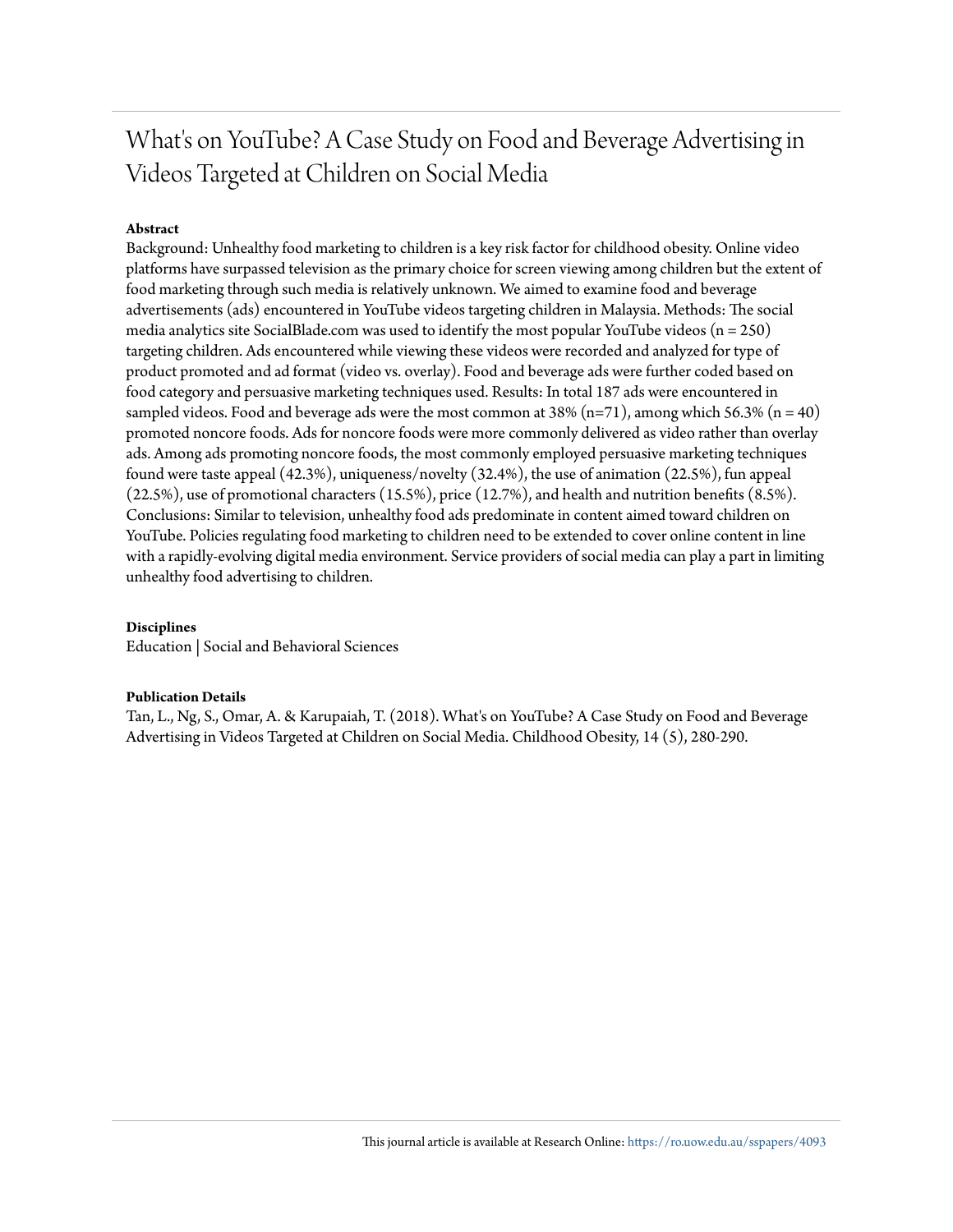# What's on YouTube? A Case Study on Food and Beverage Advertising in Videos Targeted at Children on Social Media

LeeAnn Tan, MB BCh BAO,<sup>1</sup> See Hoe Ng, MSc,<sup>2</sup> Azahadi Omar, MD, MPH,<sup>1</sup> and Tilakavati Karupaiah, PhD, APD, AN<sup>3</sup>

## Abstract

**Background:** Unhealthy food marketing to children is a key risk factor for childhood obesity. Online video platforms have surpassed television as the primary choice for screen viewing among children but the extent of food marketing through such media is relatively unknown. We aimed to examine food and beverage advertisements (ads) encountered in YouTube videos targeting children in Malaysia.

*Methods:* The social media analytics site SocialBlade.com was used to identify the most popular YouTube videos  $(n=250)$  targeting children. Ads encountered while viewing these videos were recorded and analyzed for type of product promoted and ad format (video vs. overlay). Food and beverage ads were further coded based on food category and persuasive marketing techniques used.

**Results:** In total 187 ads were encountered in sampled videos. Food and beverage ads were the most common at 38%  $(n=71)$ , among which 56.3%  $(n=40)$  promoted noncore foods. Ads for noncore foods were more commonly delivered as video rather than overlay ads. Among ads promoting noncore foods, the most commonly employed persuasive marketing techniques found were taste appeal  $(42.3\%)$ , uniqueness/novelty  $(32.4\%)$ , the use of animation  $(22.5\%)$ , fun appeal  $(22.5\%)$ , use of promotional characters  $(15.5\%)$ , price  $(12.7\%)$ , and health and nutrition benefits  $(8.5\%)$ .

Conclusions: Similar to television, unhealthy food ads predominate in content aimed toward children on YouTube. Policies regulating food marketing to children need to be extended to cover online content in line with a rapidly-evolving digital media environment. Service providers of social media can play a part in limiting unhealthy food advertising to children.

Keywords: advertising; children; food marketing; obesity; social media; YouTube

## Introduction

hildhood obesity is a crucial public health problem<br>that has seen a dramatic rise in worldwide prevalence<br>over the past three decades.<sup>1-3</sup> About two-thirds of<br>obese children eventually become obese adults.<sup>4</sup> carrying that has seen a dramatic rise in worldwide prevalence over the past three decades.<sup>1–3</sup> About two-thirds of obese children eventually become obese adults,<sup>4</sup> carrying with them an increased risk of chronic disease in later life.<sup>5–8</sup> Obesity prevention efforts aimed at children are therefore considered a high priority, with the potential for massive savings in future healthcare expenditure.<sup>9</sup> An important environmental factor (amongst other genetic, behavioral, and dietary components) contributory to the multifactorial problem of childhood obesity<sup>10</sup> is the exposure of children

to food and beverage advertising on television and other media, which has been shown to influence children's food preferences, purchases, and consumption. $11,12$  The regulation and restriction of food marketing to children, therefore, is a highly promising avenue for intervention.<sup>13</sup>

The bulk of existing research examining food marketing targeted at children has focused on traditional media, specifically television advertising—the extent and nature of which has been investigated extensively in many countries<sup>14–28</sup>—with overwhelming evidence that unhealthy foods tend to be promoted most and multiple persuasive marketing techniques are often implemented.<sup>12,29</sup> In comparison, only a few studies explored food marketing to

<sup>1</sup>Institute for Public Health, Ministry of Health Malaysia, Kuala Lumpur, Malaysia.

<sup>2</sup>Faculty of Social Sciences, University of Wollongong, Wollongong, Australia.

<sup>&</sup>lt;sup>3</sup>Faculty of Health and Medical Sciences, Taylor's University, Subang Jaya, Malaysia.

<sup>©</sup> LeeAnn Tan et al., 2018; Published by Mary Ann Liebert, Inc. This Open Access article is distributed under the terms of the Creative Commons Attribution Noncommercial License (http://creativecommons.org/licenses/by-nc/4.0/) which permits any noncommercial use, distribution, and reproduction in any medium, provided the original author(s) and the source are credited.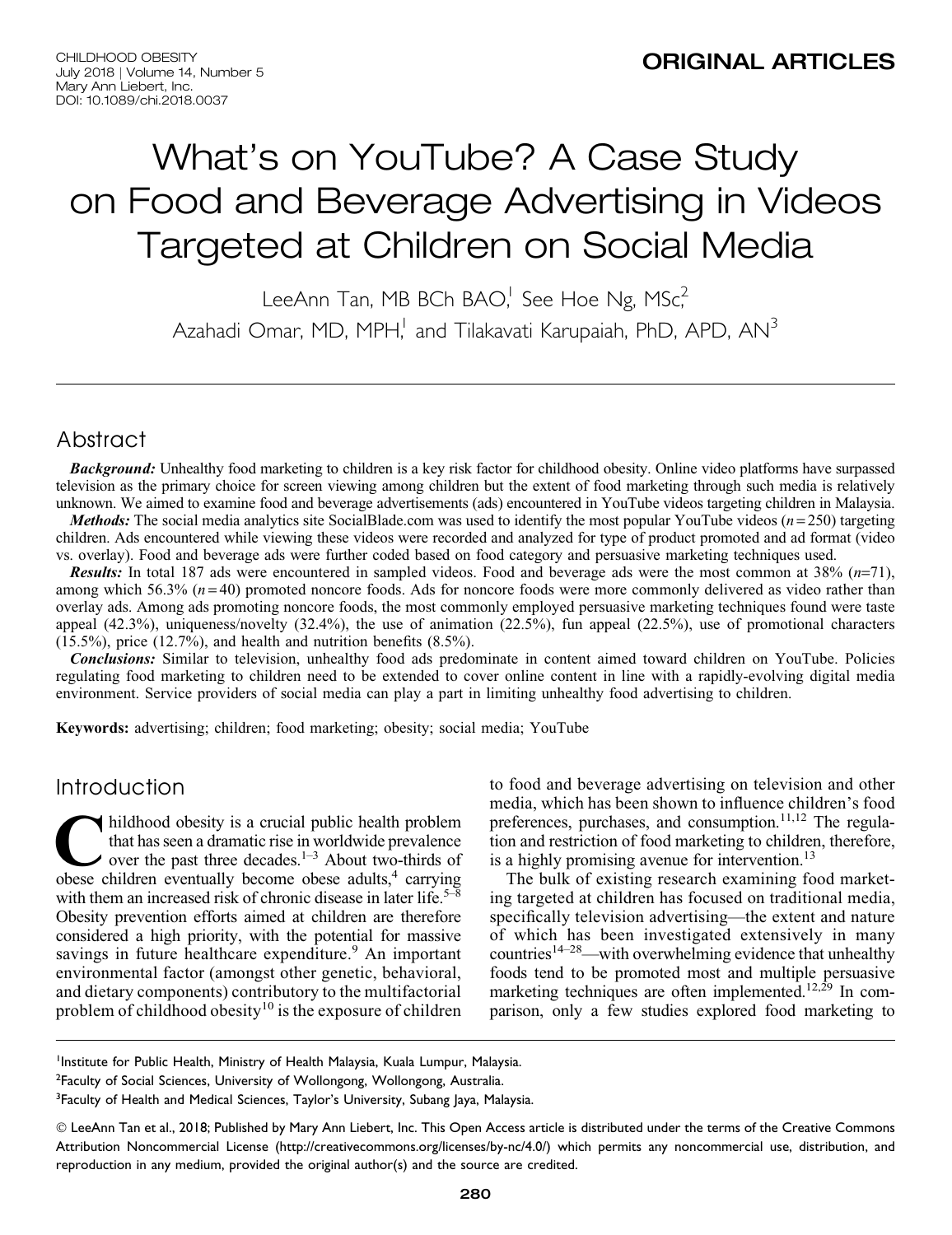children in new media (mainly on children's and food brand websites). $30-34$  This is despite industry data showing diminishing marketing expenditure for traditional media (television, print, and radio),<sup>35</sup> whereas digital or new media marketing expenditure saw a three-digit percentage growth from 2005 to 2009.<sup>36</sup>

The ''digital age'' alone has also seen a shift from ''traditional'' websites—usually accessed by typing an address into a web browser or clicking a specific link toward integrated social media platforms that are accessible across the entire gamut of devices from desktop computers to mobile phones, tablets, and even smart watches. It was recently observed that television is no longer the primary choice for screen viewing among children,37,38 having been surpassed by online viewing platforms, among which YouTube is dominant with over 1 billion unique users monthly.<sup>39</sup> Since its inception only a little over a dozen years ago, YouTube has become a dominant source of media consumption among children in many developed countries as shown by a contemporary survey in the United Kingdom, where half of children aged 3–4 and more than eight in ten aged 5–15 use YouTube.<sup>40</sup>

Watching videos online is now normative behavior among toddlers<sup>37</sup> and parents frequently make use of touchscreens as ''digital pacifiers'' or ''shut-up toys'' to keep children occupied and calm them down in public places. $41-43$  In view of the rapidly rising popularity of this social media platform among children, we undertook a case study to examine food and beverage advertisements (ads) encountered in YouTube videos targeting Malaysian children.

## Methods

The flow of data collection for this study is summarized in Figure 1.

#### Sampling of Videos

YouTube categorizes its videos into several main categories such as ''Auto & Vehicles,'' ''Education,'' ''Entertainment," "How-To & Style," "Music," "Travel," and so on. However, a "Children" or "Kids" category was noticeably absent. In view of this, nonproprietary data were obtained from SocialBlade.com, a social media analytics website independent of YouTube, which tracks and collects detailed statistics on YouTube channels such as number of views or followers. The top 25 most popular child-centric YouTube channels (Appendix 1) were identified using the ''Kids'' tag as a filter and ranked by total lifetime views on SocialBlade.com. This list is publicly available on https:// socialblade.com/youtube/top/tag/kids/videoviews, although the rankings are of course subject to change over time.

The top 10 most-viewed videos for each of the 25 channels were then selected to be included in the sample  $(n=250)$ . This was done by loading a list of all videos uploaded by a particular channel, and then using the inbuilt ''Sort'' button to rank the videos by number of views. At the time of recording, the lifetime view counts of all videos totaled 46.8 billion views.

#### Recording

All shortlisted videos were viewed on the YouTube website (www.youtube.com) using the Google Chrome browser



advertised, and food category (for food and beverage advertisements) advertisements encountered in each video was performed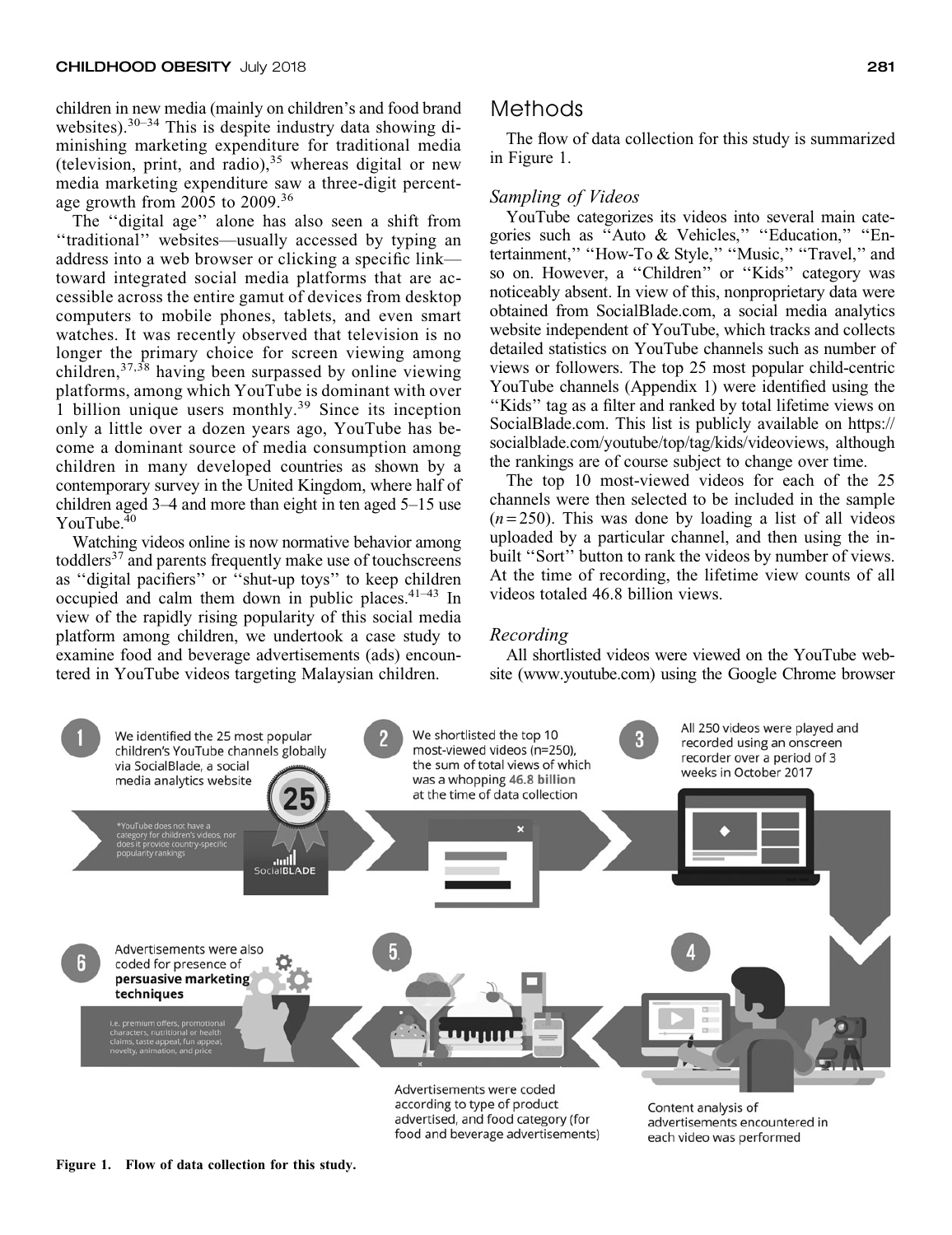(Google, Inc., California, USA). To circumvent the use of cookies (small files stored on a web browser that tracks and records users' activities and browsing habits) and prevent targeted advertising, the browser was set to ''incognito'' mode, and a new window was opened each time a video was viewed.<sup>44</sup> While the videos and ads played within the browser they were recorded with Apowersoft Screen Recorder Pro (Apowersoft Ltd., Hong Kong). All videos were recorded over a period of 3 weeks in October 2017, totaling 54 hours and 35 minutes. Recording was conducted in Kuala Lumpur, Malaysia, which was the site for this study.

#### YouTube Ad Formats

At the time of recording, YouTube has two main types of in-video ad formats: (a) video ads that are either skippable or nonskippable, and (b) semi-transparent overlay ads that appear on the lower 20% portion of the video—both of which were included in our sample.<sup>45</sup> Both video and overlay ads can appear at any point in a video, although video ads commonly appear at the beginning. Overlay ads are generally either text-only, static images, or have very little movement and animation to them. They are also less expensive to place than other ad formats.<sup>46</sup>

Provided they meet certain ''video monetization criteria,'' the video owner can choose whether or not to have ads present in their videos, and their format and frequency (but not content or advertiser); for this they will receive monetary payouts accordingly. YouTube also displays ads elsewhere on the desktop version of the site (usually to the right of the video player, above the videos suggestion list), however, these were excluded from the present study as they are not located within the boundaries of the video player (i.e., not in-video ads).

#### Data Coding and Analysis

All ads encountered were categorized based on the type of product advertised. Food and beverage ads were coded according to a standard list of 36 food codes<sup>14</sup> (Appendix 2), with modifications made for better relevance to the Malaysian food supply as per a previous study focusing on television ads.47 Each food code was further assigned to one of three food categories (core, noncore, and miscellaneous foods). Core foods are nutrient dense and low in discretionary energy and can be recommended to be consumed daily, while noncore foods are high in undesirable nutrients such as high fat, refined sugars, and salt.<sup>14</sup> However, since the number of ads promoting core foods was very low  $(n=2)$ , they were analyzed in combination with the miscellaneous foods category.

The content of food and beverage ads were further analyzed to determine prevalence of the most frequently reported persuasive marketing techniques found to promote food to children on television, as identified by a published systematic review on the subject.<sup>29,48</sup> Two researchers (L.T. and S.H.N.) simultaneously performed the coding. Interrater reliability was calculated based on the method used by Zuppa et al.<sup>49</sup> and recorded as 94% for food category assignment and 100% for identification of persuasive marketing techniques. Disagreement on food category was resolved by discussion with a senior investigator (T.K.) until a consensus was reached. Chi-square testing was used to compare ad formats used to promote noncore foods and core and miscellaneous foods.

## **Results**

A total of 187 ads were encountered while viewing videos in the sample, of which 108 were overlay ads, 74 were skippable video ads, and 5 were nonskippable video ads. Shortlisted videos that did not show any ads were nonetheless included for analysis, to ensure a fair representation of the frequency of food and beverage ads found within the 250 most popular children's videos. Although content analysis of the videos is beyond the scope of this article, both coders agreed that all videos viewed were unquestionably child-centric (mostly toy unboxing videos, nursery rhymes, and children's songs), and were unlikely to be voluntarily watched by the average teen or adult viewer.

Twelve product types were promoted in ads encountered. Food and beverage ads were most common  $(n=71,$ 38%), followed by financial services  $(n=33, 17.6\%)$  and technology/web services  $(n=22, 11.8\%)$ . On average we encountered 1.3 ads promoting food and beverage products for every hour of videos viewed (Table 1).

Among the food and beverage ads, there were more ads for noncore foods  $(n=40, 56.3%)$  than both core and miscellaneous foods combined  $(n=31, 43.7%)$ . The most common food type advertised, however, was vitamin/mineral or other dietary supplements  $(n=20, 28.2%)$ —belonging to the miscellaneous food category, followed by fast food  $(n = 15,$ 21.1%) and chocolate and candy  $(n = 12, 16.9\%)$ —both of which fall under the noncore food category.

Ads for noncore foods were much more commonly delivered as video rather than overlay ads (82.5% vs. 17.5%). The number of noncore foods promoted via video ads was also significantly higher (Table 2) compared to core and miscellaneous foods  $(\chi^2 = 37.05, p < 0.0001)$ . Among ads promoting noncore foods, the most commonly employed persuasive marketing techniques (Table  $3<sup>50</sup>$ ) found were taste appeal (42.3%), marketing a product as being unique or new (32.4%), the use of animation (22.5%), fun appeal (22.5%), use of promotional characters (15.5%), price (12.7%), and health and nutrition benefits (8.5%).

#### Discussion

To our knowledge, this is the first case study to examine food and beverage advertising encountered in YouTube videos targeted at children. In a recent report the World Health Organization Europe<sup>51</sup> expressed concern regarding the marketing of unhealthy foods in digital and social media, which not only amplifies advertising in traditional media but is also very poorly regulated and monitored. Generally, the inherent networking nature and literate environment of popular social media sites such as Facebook,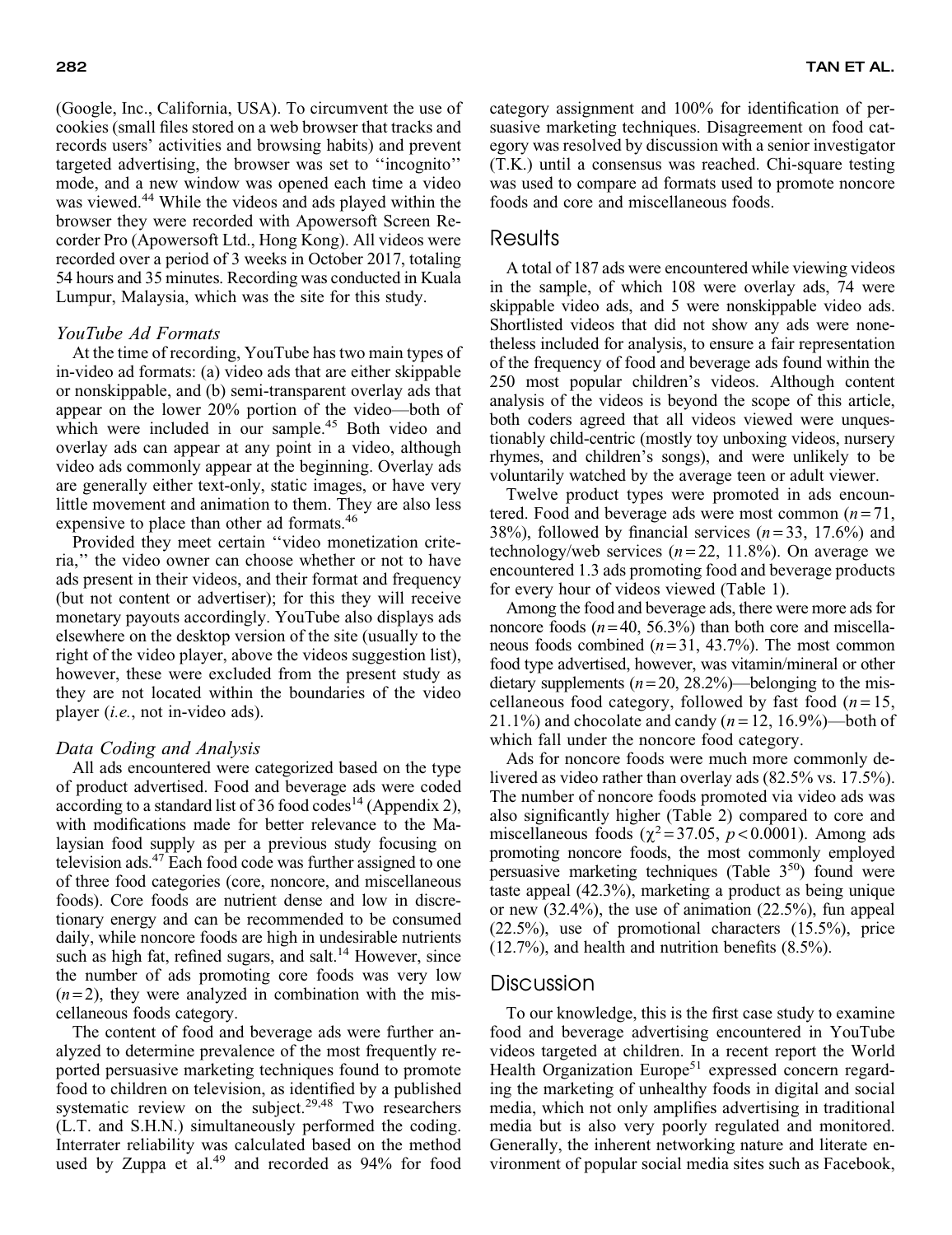| Table 1. Product Types and Food Categories                                                                                                               |                            |                 |
|----------------------------------------------------------------------------------------------------------------------------------------------------------|----------------------------|-----------------|
| <b>Category</b>                                                                                                                                          | <b>Frequency</b><br>$(\%)$ | Rate<br>(ads/h) |
| Product type $(n=187)$                                                                                                                                   |                            |                 |
| Food and beverage                                                                                                                                        | 71 (38.0)                  | 1.30            |
| <b>Financial services</b>                                                                                                                                | 33 (17.6)                  | 0.60            |
| Technology/web services                                                                                                                                  | 22(11.8)                   | 0.40            |
| Entertainment and travel                                                                                                                                 | 16(8.6)                    | 0.29            |
| Household appliances                                                                                                                                     | 15(8.0)                    | 0.27            |
| Health and medicinal                                                                                                                                     | 11(5.9)                    | 0.20            |
| Clothing                                                                                                                                                 | 5(2.7)                     | 0.09            |
| Education                                                                                                                                                | 4(2.1)                     | 0.07            |
| Toys                                                                                                                                                     | 4(2.1)                     | 0.07            |
| <b>Baby products</b>                                                                                                                                     | 3(1.6)                     | 0.05            |
| Property                                                                                                                                                 | 2(1.1)                     | 0.04            |
| Cleaning products                                                                                                                                        | 1(0.5)                     | 0.02            |
| Food and beverage $(n=71)$                                                                                                                               |                            |                 |
| Noncore foods <sup>a</sup>                                                                                                                               | 40 (56.3)                  | 0.73            |
| Fast food (not only healthier<br>options advertised)                                                                                                     | 15(21.1)                   | 0.27            |
| Chocolate and candy                                                                                                                                      | 12(16.9)                   | 0.22            |
| Sweet breads/cakes/muffins/buns,<br>sweet glutinous rice balls/cakes, high<br>fat savory biscuits, pies, and pastries,<br>sweet sticky rice/rice pudding | 6(8.5)                     | 0.11            |
| Flavored or dairy products with<br>added sugar and alternatives                                                                                          | 3(4.2)                     | 0.05            |
| Ice cream, iced confection, and<br>desserts                                                                                                              | 3(4.2)                     | 0.05            |
| Sugar sweetened drinks                                                                                                                                   | 1(1.4)                     | 0.02            |
| Core <sup>b</sup> and Miscellaneous <sup>c</sup> foods                                                                                                   | 31(43.7)                   | 0.57            |
| Low sugar and high fiber<br>breakfast cereals (<20 g sugar/100 g<br>and $>5$ g dietary fiber/100 g)                                                      | 1(1.4)                     | 0.02            |
| Fruits and fruit products without<br>added fats, sugars, or salt                                                                                         | 1(1.4)                     | 0.02            |
| Vitamin/mineral or other<br>dietary supplements                                                                                                          | 20 (28.2)                  | 0.37            |
| Baby and toddler milk formulae                                                                                                                           | 9(12.7)                    | 0.16            |

Food and beverage categories with no ads were excluded from the table. See Appendix 2 for the full list.

<sup>a</sup>Food that is relatively high in undesirable nutrients such as high fat, refined sugars, and salt.

**bFood that is recommended to be consumed daily to meet nutrient** requirements.

c Food that is added to flavor meals (e.g., recipe additions); supplements; milk formula for baby and toddlers; tea and coffee (plain); fast food (with no noncore foods); or local restaurant and supermarkets.

## Table 2. Ad Formats

| Category                                                                                                                                                 | Video<br>ads $(%)$ | <b>Overlay</b><br>ads $(\%)$ |
|----------------------------------------------------------------------------------------------------------------------------------------------------------|--------------------|------------------------------|
| Food and beverage $(n=71)$                                                                                                                               |                    |                              |
| Noncore foods                                                                                                                                            | 33 (82.5)          | 7 (17.5)                     |
| Fast food (not only healthier options<br>advertised)                                                                                                     | 8(53.3)            | 7(46.7)                      |
| Chocolate and candy                                                                                                                                      | 12 (100)           | 0(0.0)                       |
| Sweet breads/cakes/muffins/buns.<br>sweet glutinous rice balls/cakes, high<br>fat savory biscuits, pies, and pastries,<br>sweet sticky rice/rice pudding | 6(100)             | 0(0.0)                       |
| Flavored or dairy products with<br>added sugar and alternatives                                                                                          | 3(100)             | 0(0.0)                       |
| Ice cream, iced confection, and<br>desserts                                                                                                              | 3(100)             | 0(0.0)                       |
| Sugar sweetened drinks                                                                                                                                   | 1(100)             | 0(0.0)                       |
| Core and Miscellaneous foods                                                                                                                             | 3(9.7)             | 28 (90.3)                    |
| Low sugar and high fiber breakfast<br>cereals $(<$ 20 g sugar/100 g and $>$ 5 g<br>dietary fiber/100 g)                                                  | 0(0.0)             | 1(100)                       |
| Fruits and fruit products without<br>added fats, sugars, or salt                                                                                         | 1(100)             | 0(0.0)                       |
| Vitamin/mineral or other dietary<br>supplements                                                                                                          | 0(0.0)             | 20 (100.0)                   |
| Baby and toddler milk formulae                                                                                                                           | 2(22.2)            | 7(77.8)                      |

Twitter, Tumblr, and Instagram effectively precludes very young children. YouTube, however, is an obvious exception in this group with its largely visual content and simple user interface that facilitates easy and immediate access for infants and preschoolers who do not need to open a web browser to find their favorite sites. $41,52$  Therefore, the predominance of unhealthy food marketing on YouTube as found in this study is particularly worrying considering the affinity of very young children toward the platform, as they are least adept at recognizing persuasive intent when exposed to advertising and hence the most vulnerable group to marketing techniques or brand imprinting.<sup>53,54</sup>

We found that similar to television, ads for unhealthy foods predominate among the top child-centric YouTube videos, which have collectively been viewed 46.8 billion times around the world. The rate of noncore food advertising on YouTube in this case study was found to be lower than that of television  $(0.73 \text{ vs. } 2.73^{47} \text{ ads per hour})$  in Malaysia and other countries in the Asia Pacific region.<sup>15</sup> Despite this, we argue that YouTube may prove to be a much more potent marketing medium than television for several reasons.

Unlike on broadcast television where there are specific timeslots for children's programs, videos on YouTube are easily accessible and available at any time. The platform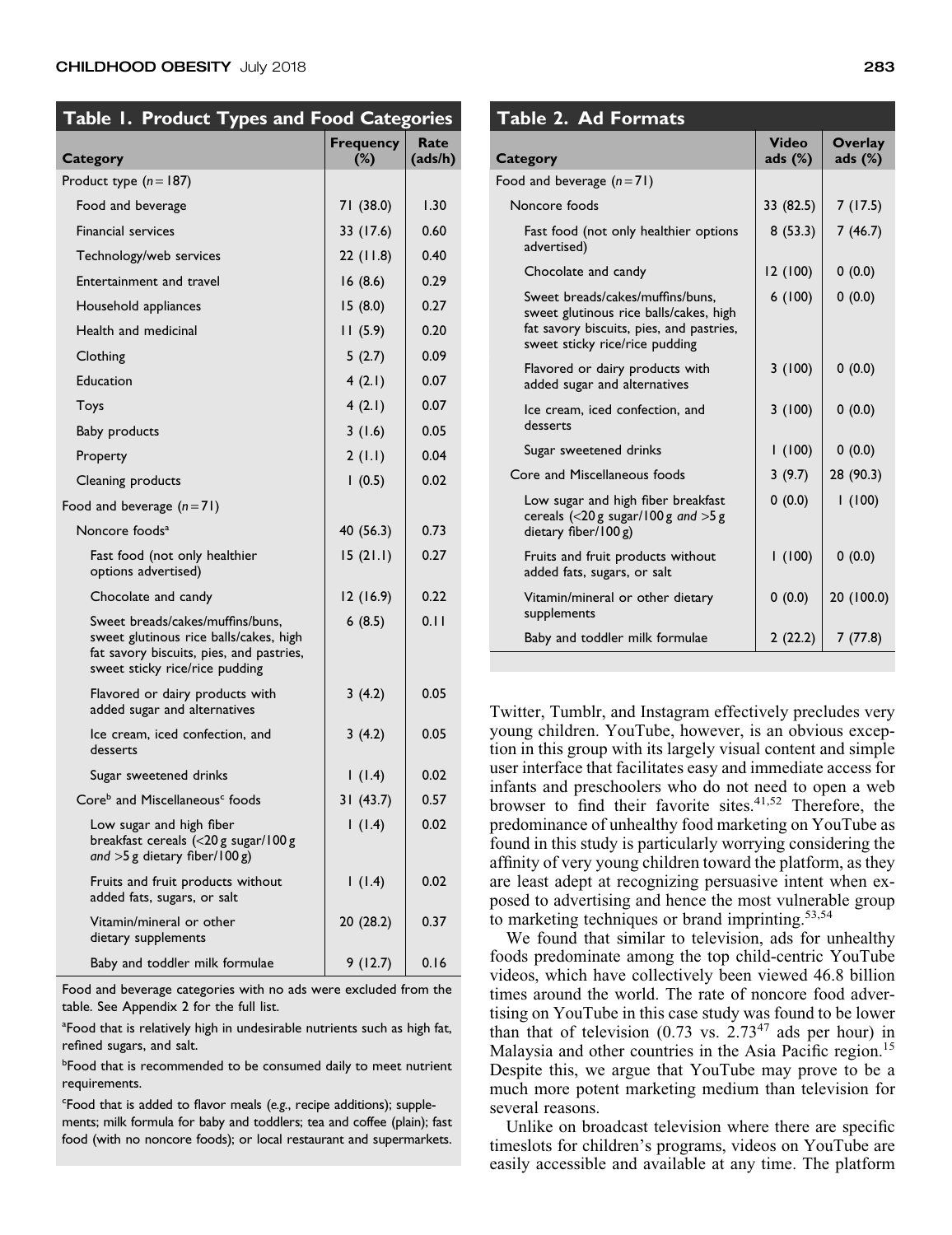| <b>Persuasive</b>                | $\frac{1}{2}$ abic 3. The square T and recently<br><b>Techniques</b>                                                                                                                                                    |                                                                                                                                                                                                                                     | Prevalence in ads, % <sup>a</sup> |                         |       |
|----------------------------------|-------------------------------------------------------------------------------------------------------------------------------------------------------------------------------------------------------------------------|-------------------------------------------------------------------------------------------------------------------------------------------------------------------------------------------------------------------------------------|-----------------------------------|-------------------------|-------|
| marketing<br>technique           | <b>Description</b>                                                                                                                                                                                                      | <b>Example</b>                                                                                                                                                                                                                      | <b>Noncore</b><br>food            | Core and<br>misc. foods | Total |
| Taste appeal                     | Description/depiction of food product<br>as tasting or smelling good <sup>48</sup>                                                                                                                                      | "Fresh, whole fish fillet - Deliciously<br>crispy! Spicy green curry sauce"<br>(burger ad from a famous fast food<br>chain)                                                                                                         | 42.3                              | 8.5                     | 50.7  |
| Unique/new                       | Description/depiction of food product<br>as "new," "different," "modern," or<br>"in-fashion," or similar word <sup>48</sup>                                                                                             | "The New [ice-cream brand]<br>Classically Mint. Delicious mint ice cream<br>with crunchy cookie crumbs So indulge,<br>the world can wait." (ice-cream ad)                                                                           | 32.4                              | 0.0                     | 32.4  |
| Animation                        | A computer-generated imaging<br>technique that builds narrative on<br>three-dimensional characters. <sup>50</sup>                                                                                                       | Animated sequence showing a chocolate<br>bar and a cookie becoming best friends<br>and spending time together doing fun<br>things (chocolate ad)                                                                                    | 22.5                              | 7.0                     | 29.6  |
| Fun appeal                       | Both nonverbal displays of fun and<br>happiness (e.g., smiling or playing) or use<br>of the words "fun," "happiness," or<br>"pleasure" <sup>29</sup>                                                                    | Person waiting at bus stop, upon biting<br>into chocolate bar suddenly has<br>colorfully dressed characters dancing<br>around him, twirling him around with<br>confetti raining down (chocolate ad)                                 | 22.5                              | 4.2                     | 26.8  |
| Promotional<br>characters        | Includes brand identification characters,<br>licensed characters, unlicensed<br>characters, and celebrities or popular<br>personalities, including sports persons,<br>health professionals, or scientists <sup>29</sup> | Ad for sweetened biscuits hosted and<br>narrated by two local Malaysian and<br>Indonesian celebrities (biscuit ad)                                                                                                                  | 15.5                              | 5.6                     | 21.1  |
| Price advantages                 | Description/depiction of food product<br>as "economical" or "value for money"29                                                                                                                                         | Fast food chain advertising their "Bucket<br>Berbaloi" (or "Value Bucket"), which is<br>priced "from only RM26.90 for 2-3 pax"<br>(fried chicken ad)                                                                                | 12.7                              | 1.4                     | 14.1  |
| Health and nutrition<br>benefits | General statement about health<br>or nutritive benefits of food product<br>to user <sup>48</sup>                                                                                                                        | "Introducing a breakthrough in pediatric<br>nutrition Research shows that MFGM<br>(milk fat globule membrane) together<br>with DHA (an omega-3 fatty acid)<br>helps support mental and emotional<br>development." (formula milk ad) | 8.5                               | 45.1                    | 53.5  |
| Premium offers                   | Food advertisement depicts a premium<br>offer with purchase of the food product,<br>for example, competition, giveaway<br>(such as a toy or tickets to a venue<br>or show), rebate, or voucher <sup>48</sup>            | "Win up to RM50 worth of vouchers"<br>(cereal ad)                                                                                                                                                                                   | 0.0                               | 1.4                     | 1.4   |

## Table 3. Persuasive Marketing Techniques

<sup>a</sup>Percentages do not amount to 100% as many ads apply more than one technique.

also has the potential to maintain children's attention for longer periods as they are now able to choose exactly which videos they want to watch—for as many times as they like. In addition, ads on social media are further tailored to one's personal interests, facilitated by browser cookies that continuously collect information such as visited websites or products viewed on online stores. Such behavioral or personalized marketing (which cannot be done via traditional media) has greater persuasive power, specifies audiences with precision, and has the ability to target the most vulnerable population groups. $51$ 

Due to the availability of different ad formats (video vs. overlay) within the same platform, this case study was also able to demonstrate that unhealthy foods were being promoted more aggressively to children compared to other foods. Noncore foods were more frequently advertised via video ads, which are more prominent and applied more persuasive marketing techniques per ad (data not shown) than overlay ads. Being video, these ads need to be filmed and edited, with animation often involved, and are thus far more expensive to make and place than the overlay ads (which are usually just text or static images).<sup>46,55</sup>

We also observed in our study that the most frequent persuasive marketing techniques detected among ads promoting noncore foods were taste appeal and the depiction of a food product as being unique, new, or in-fashion. A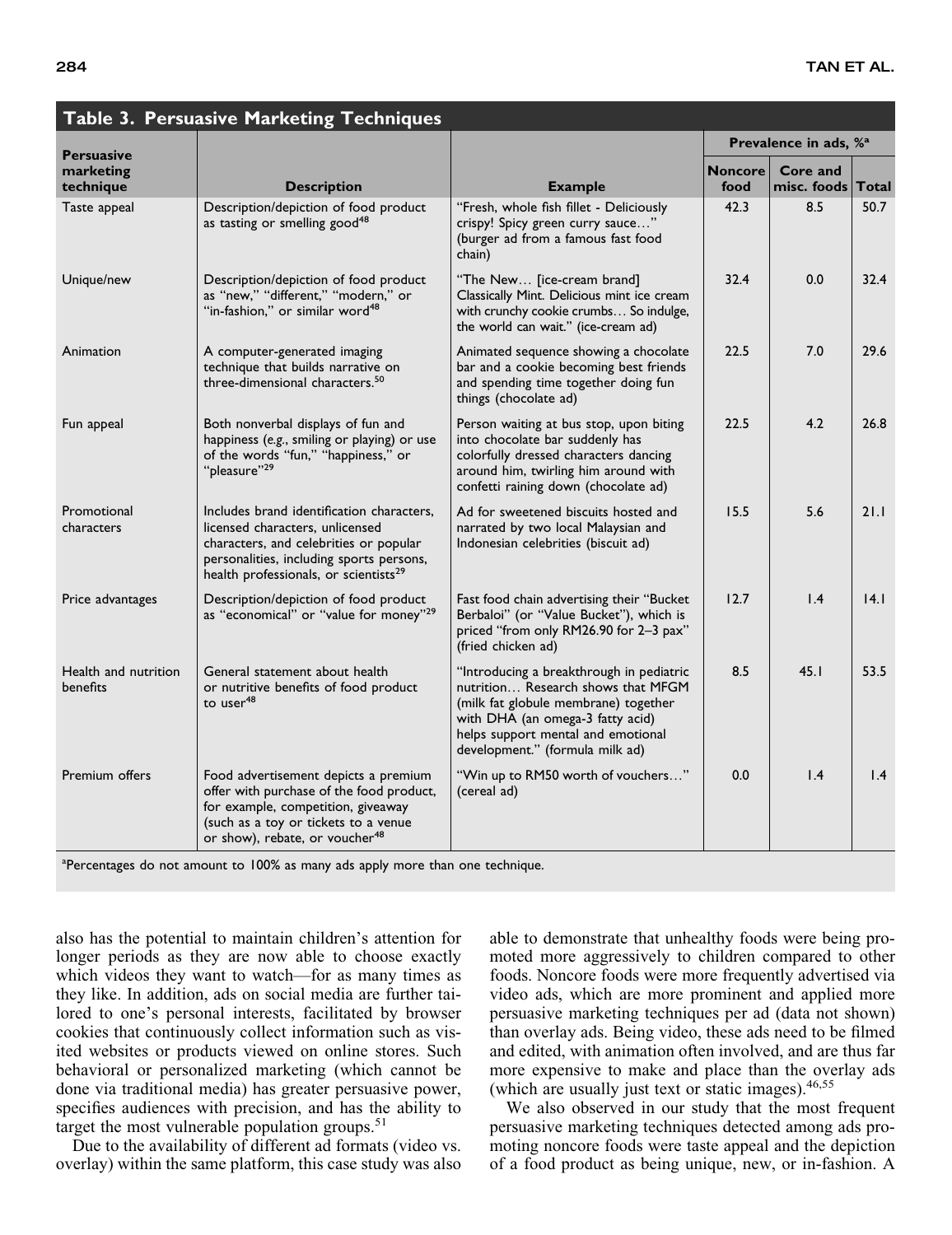comparable study documenting persuasive marketing techniques used in television ads found similar results with food taste, physical qualities, and novelty reported as the top three most common techniques.<sup>21</sup> While some countries do restrict the use of premium offers and promotional characters to promote food to children,<sup>56</sup> promotional appeals such as taste and uniqueness/novelty are not currently subject to regulatory limitations in any country.<sup>29</sup>

Discourse on limiting the extent of unhealthy food marketing to children is usually focused on two main avenues statutory regulation and industry (advertisers) self-regulation. In this rapidly changing media environment, however, current legislation and policies with regard to the marketing of unhealthy food to children are not consistent or rigorous, and clearly lag behind children's adoption of online and social media, while self-regulatory codes often have a narrow scope, weak criteria, and limited government oversight.<sup>51</sup> A possible explanation for slow progress in this area may be that digital media marketing expenditure for food and beverage companies still remains lower in absolute spending compared to television advertising.<sup>35</sup> Even so, it should be stressed that advertising on new media leverages upon targeted behavioral marketing and is relatively cheap $er<sup>57</sup>$  compared to traditional advertising placement. Therefore comparisons of absolute ad expenditures between broadcast and digital channels poorly reflect the relative measures of their actual extent and reach.

Perhaps, a third mechanism should be conceptualized to limit unhealthy food marketing to children in digital media—in the form of resolute restrictions put in place by providers of the service or platform. The YouTube Kids app (Google, Inc., California, USA) sets a real-life precedent for a complete ban of food marketing in a media environment primarily aimed at children. It is a separate entity from the regular YouTube mobile app, and uses filters powered by algorithms to select family-friendly videos from YouTube. It also allows certain parental controls and settings such as setting a timer to limit how much time a child spends on the app. Although sponsored commercials still appear in videos viewed on the app, its creators' decision to explicitly ban any ads related to consumable food and drinks regardless of nutritional content<sup>58</sup> is commendable.

However, usage of the app amongst children is dependent on their parents' awareness of it, and is limited to mobile devices only (according to a U.K. study, approximately half the surveyed children aged 3–4 (48%) and a quarter (25%) aged 5–7 were solely using the YouTube Kids app).<sup>40</sup> Children who continue to access videos via desktop or mobile browsers in addition to the regular YouTube app on a handheld device are still exposed to unconstrained food marketing, which warrants further attention on the exposure of unhealthy food marketing on YouTube through other browsing methods.

If children have the right to participate in digital media, their health and privacy should be protected and not economically exploited.<sup>51</sup> Therefore, in a rights-based approach to addressing the marketing of unhealthy food to children, parents should be supported in upholding these rights by both governments and businesses especially the technology conglomerates behind many of today's social media services. Considering the predominance of unhealthy food marketing in digital media, relevant stakeholders need to work toward establishing a balance between profits and their corporate, ethical, and social responsibilities in relation to food marketing to children.

A limitation inherent to this type of study could be the influence of ''cookies'' on ads appearing within the sampled videos. However, we mitigated any potential bias by using the ''incognito'' browser mode during our recording sessions. Thus, the ''cookie-free'' data collected on ads in our study were assessed to be the minimum extent of noncore food and beverage marketing within child-oriented videos on You-Tube. We anticipate the exposure may be even more prevalent in actuality when cookie-facilitated targeted marketing is used by food and beverage advertisers to track children's online habits.

Ads shown on YouTube may also differ by geographical locations as detected by the IP address of the user. As videos were viewed from Malaysia, ads encountered could have been country-specific. Hence, our findings may not necessarily be representative of all regions. In shortlisting the most popular child-centric videos for our sample, we were only able to use global rankings as country-level data on the most popular videos were not freely available. Due to YouTube's minimum sign-up age requirement of 13 years, detailed demographic data for younger users are unlikely to be derived from the operational data collected by the service provider, thereby posing a further challenge in determining children's absolute exposures to food marketing on the platform.

Other recognized challenges include limited access to data and intelligence analytics on marketing on social media (often considered ''commercially privileged'' information by service providers of social media platforms), and ethical barriers in gaining access to private social media accounts or children's devices.<sup>51</sup> Future research in this area may be thus limited to observational experiments involving, for example, the emulation of children's browsing habits to account for targeted advertising.

### Conclusion

Our case study analysis of ads encountered in YouTube videos targeted at children revealed that food and beverage ads appeared most frequently (reflecting overall trends in television ads), with more than half of these promoting noncore or unhealthy foods. Unhealthy food ads were to a greater extent delivered via more enticing ad formats compared to ads for other foods. Policies regulating food marketing to children need to be extended to cover online content, and key recommendations for developing these have been described elsewhere.<sup>51</sup> However given the usually lengthy period it takes for legislation to be drafted, passed, and take effect against a rapidly changing digital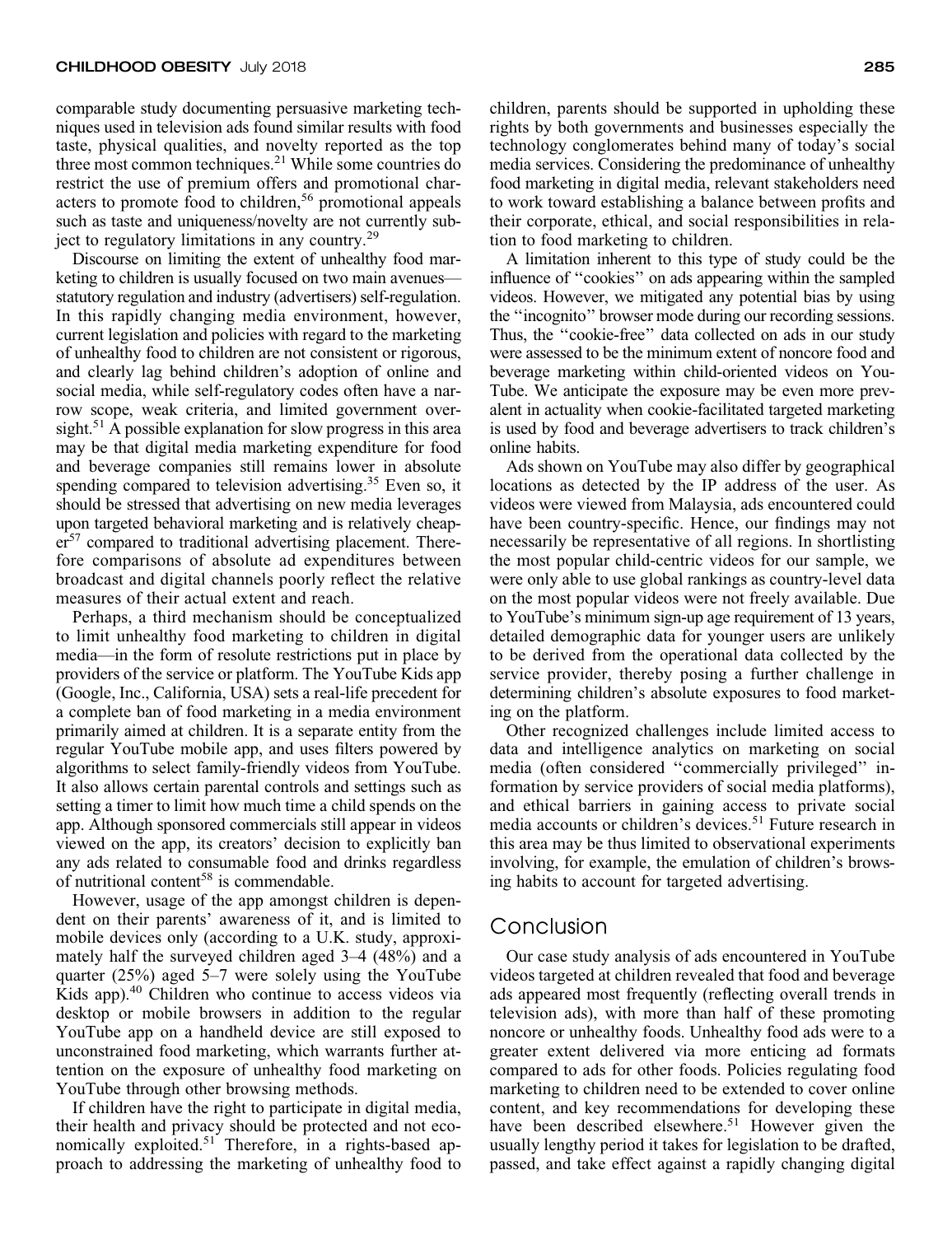medial environment, awareness of children's rights and social responsibility on the part of social media service providers will be helpful in limiting the widespread promotion of unhealthy food to children.

## Acknowledgment

The authors wish to thank the Director General of Health, Malaysia for permission to publish this article.

#### Author Disclosure Statement

No competing financial interests exist.

#### References

- 1. Lobstein T, Baur L, Uauy R. Obesity in children and young people: A crisis in public health. Obes Rev 2004;5 Suppl 1:4–85.
- 2. Morgen CS, Sørensen TIA. Obesity: Global trends in the prevalence of overweight and obesity. Nat Rev Endocrinol 2014;10:513–514.
- 3. Ng M, Fleming T, Robinson M, et al. Global, regional, and national prevalence of overweight and obesity in children and adults during 1980–2013: A systematic analysis for the Global Burden of Disease Study 2013. Lancet 2014;384:766–781.
- 4. Wang Y, Beydoun MA. The obesity epidemic in the United States—Gender, age, socioeconomic, racial/ethnic, and geographic characteristics: A systematic review and meta-regression analysis. Epidemiol Rev 2007;29:6–28.
- 5. Must A, Strauss RS. Risks and consequences of childhood and adolescent obesity. Int J Obes Relat Metab Disord 1999; 23:S2–S11.
- 6. Biro FM, Wien M. Childhood obesity and adult morbidities.  $AmJ$ Clin Nutr 2010;91:1499–1505.
- 7. Park MH, Falconer C, Viner RM, Kinra S. The impact of childhood obesity on morbidity and mortality in adulthood: A systematic review. Obes Rev 2012;13:985–1000.
- 8. Faienza MF, Wang DQH, Frühbeck G, et al. The dangerous link between childhood and adulthood predictors of obesity and metabolic syndrome. Intern Emerg Med 2016;11:175–182.
- 9. Summerbell CD, Waters E, Edmunds LD, et al. Interventions for preventing obesity in children. Cochrane Database Syst Rev 2005;: CD001871.
- 10. Lake A, Townshend T. Obesogenic environments: Exploring the built and food environments. J R Soc Promot Health 2006;126:262–267.
- 11. Cairns G, Angus K, Hastings G. The extent, nature and effects of food promotion to children: A review of the evidence. Technical paper prepared for the World Health Organization, 2009.
- 12. Cairns G, Angus K, Hastings G, Caraher M. Systematic reviews of the evidence on the nature, extent and effects of food marketing to children. A retrospective summary. Appetite 2013;62:209–215.
- 13. Hawkes C, Lobstein T. Regulating the commercial promotion of food to children: A survey of actions worldwide. Int J Pediatr Obes 2011;6:83–94.
- 14. Kelly B, Halford JCG, Boyland EJ, et al. Television food advertising to children: A global perspective. Am J Public Health 2010; 100:1730–1736.
- 15. Kelly B, Hebden L, King L, et al. Children's exposure to food advertising on free-to-air television: An Asia-Pacific perspective. Health Promot Int 2014;31:144–152.
- 16. Neville L, Thomas M, Bauman A. Food advertising on Australian television: The extent of children's exposure. Health Promot Int 2005;20:105–112.
- 17. Karupaiah T, Chinna K, Mee LH, et al. What's on Malaysian television?—A survey on food advertising targeting children. Asia Pac J Clin Nutr 2008;17:483–491.
- 18. Scully P, Macken A, Leddin D, et al. Food and beverage advertising during children's television programming. Ir J Med Sci 2015;184:207–212.
- 19. Keller SK, Schulz PJ. Distorted food pyramid in kids programmes: A content analysis of television advertising watched in Switzerland. Eur J Public Health 2011;21:300–305.
- 20. Boyland EJ, Harrold JA, Kirkham TC, Halford JCG. The extent of food advertising to children on UK television in 2008. Int J Pediatr Obes 2011;6:455–461.
- 21. Galcheva S V, Iotova VM, Stratev VK. Television food advertising directed towards Bulgarian children. Arch Dis Child 2008; 93:857–861.
- 22. Ok MA, Ercan A, Kaya FS. A content analysis of food advertising on Turkish television. Health Promot Int 2016;31:801–808.
- 23. Cauchi D, Reiff S, Knai C, et al. Television food advertising to children in Malta. Health Promot Int 2017;32:419–429.
- 24. Amini M, Omidvar N, Yeatman H, et al. Content analysis of food advertising in Iranian Children's Television Programs. Int J Prev Med 2014;5:1337–1342.
- 25. Li D, Wang T, Cheng Y, et al. The extent and nature of television food advertising to children in Xi'an, China. BMC Public Health 2016;16:770.
- 26. Vilaro MJ, Barnett TE, Watson AM, et al. Weekday and weekend food advertising varies on children' s television in the USA but persuasive techniques and unhealthy items still dominate. Public Health 2016;142:22–30.
- 27. Mchiza ZJ, Temple NJ, Steyn NP, et al. Content analysis of television food advertisements aimed at adults and children in South Africa. Public Health Nutr 2013;16:2213–2220.
- 28. Huang L, Mehta K, Wong ML. Television food advertising in Singapore: The nature and extent of childrens exposure. Health Promot Int 2012;27:187–196.
- 29. Jenkin G, Madhvani N, Signal L, Bowers S. A systematic review of persuasive marketing techniques to promote food to children on television. Obes Rev 2014;15:281–293.
- 30. Kelly B, Bochynska K, Kornman K, Chapman K. Internet food marketing on popular children's websites and food product websites in Australia. Public Health Nutr 2008;11:1180–1187.
- 31. Ustjanauskas AE, Harris JL, Schwartz MB. Food and beverage advertising on children's web sites. Pediatr Obes 2014;9:362–372.
- 32. Vandevijvere S, Sagar K, Kelly BP, Swinburn B. Unhealthy food marketing to New Zealand children and adolescents through the internet. New Zeal Med Assoc 2017;130:32–43.
- 33. Culp J, Bell RA, Cassady D. Characteristics of food industry web sites and "Advergames" targeting children. J Nutr Educ Behav 2010;42:197–201.
- 34. Weber K, Story M, Harnack L. Internet food marketing strategies aimed at children and adolescents: A content analysis of food and beverage brand web sites. J Am Diet Assoc 2006;106:1463–1466.
- 35. Powell LM, Harris JL, Fox T. Food marketing expenditures aimed at youth: Putting the numbers in context. Am J Prev Med 2013;45: 453–461.
- 36. Mackey TK, Cuomo RE, Liang BA. The rise of digital direct-toconsumer advertising?: Comparison of direct-to-consumer advertising expenditure trends from publicly available data sources and global policy implications. BMC Health Serv Res 2015;15:236.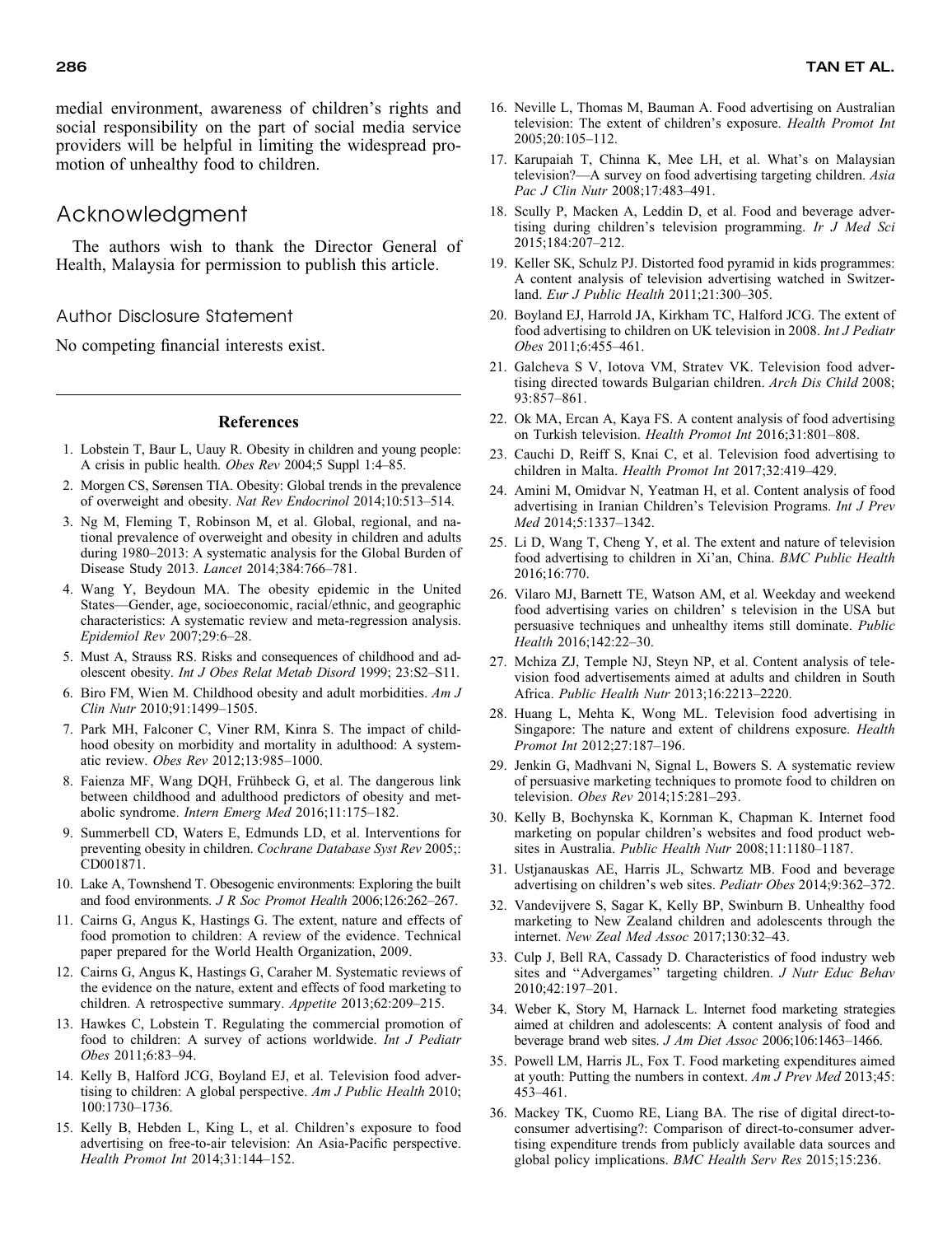- 37. Elias N, Sulkin I. Youtube viewers in diapers: An exploration of factors associated with amount of toddlers' online viewing. Cyberpsychology 2017;11.
- 38. Ofcom. 2016. Children and parents: Media use and attitudes report. Available at: https://www.ofcom.org.uk/\_\_data/assets/pdf\_ file/0034/93976/Children-Parents-Media-Use-Attitudes-Report-2016 .pdf (last accessed November 29, 2017).
- 39. YouTube. 2017. Press–YouTube. Available at: https://www.youtube .com/yt/about/press (last accessed November 25, 2017).
- 40. Ofcom. 2017. Children and parents: Media use and attitudes report. Available at: https://www.ofcomorg.uk/\_\_data/assets/pdf\_file/0020/ 108182/children-parents-media-use-attitudes-2017.pdf (last accessed April 9, 2018).
- 41. Holloway D, Green L, Love C. ''It''s all about the apps': Parental mediation of pre-schoolers' digital lives. Media Int Aust 2014; 148–156.
- 42. Kabali HK, Irigoyen MM, Nunez-Davis R, et al. Exposure and use of mobile media devices by young children. Pediatrics 2015;136: 1044–1050.
- 43. Radesky JS, Schumacher J, Zuckerman B. Mobile and interactive media use by young children: The good, the bad, and the unknown. Pediatrics 2015;135:1–3.
- 44. Google. 2017. Chrome Browser—Privacy Policy. Available at: https://www.google.com/chrome/browser/privacy/#browser-modes (last accessed November 25, 2017).
- 45. YouTube. 2017. Ads on Youtube–YouTube. Available at: https:// creatoracademy.youtube.com/page/lesson/ad-types (last accessed November 24, 2014).
- 46. Pedotto L. The complete list of YouTube ad specification. Available at: https://strikesocial.com/blog/youtube-ad-specifications (last accessed April 13, 2018).
- 47. Ng SH, Kelly B, Se CH, et al. Obesogenic television food advertising to children in Malaysia: Sociocultural variations. Glob Health Action 2014;7:25169.
- 48. Hebden L, King L, Kelly B. Art of persuasion: An analysis of techniques used to market foods to children. J Paediatr Child Health 2011;47:776–782.
- 49. Zuppa JA, Morton H, Mehta KP. Television food advertising: Counterproductive to children's health? A content analysis using the Australian Guide to Health Eating. Nutr Diet 2003;60:78–84.
- 50. Cavalier S. The World History of Animation. Aurum; 2011, p. 416.
- 51. World Health Organization. Tackling food marketing to children in a digital world: Trans-disciplinary perspectives. 2016;1–52. Available at: www.euro.who.int/\_\_data/assets/pdf\_file/0017/322226/ Tackling-food-marketing-children-digital-world-trans-disciplinaryperspectives-en.pdf (last accessed November 25, 2017).
- 52. Buzzi M. What are your children watching on YouTube? In: Cipolla-Ficarra F, Veltman K, Verber D, Cipolla-Ficarra M, Kammüller F (ed), Advances in New Technologies, Interactive Interfaces and Communicability ADNTIIC 2011. Berlin, Heidelberg: Springer, 2011, pp. 243–252.
- 53. Carter OBJ, Patterson LJ, Donovan RJ, et al. Children's understanding of the selling versus persuasive intent of junk food advertising: Implications for regulation. Soc Sci Med 2011;72:962–968.
- 54. Robinson TN, Borzekowski DLG, Matheson DM, Kraemer HC. Effects of fast food branding on young children's taste preferences. Arch Pediatr Adolesc Med 2007;161:792.
- 55. Marthinusen L. 2017. How do YouTube ads work, and what will it cost me? Available at: https://www.mo.agency/blog/youtube-adswork-will-cost (last accessed April 12, 2018).
- 56. Hawkes BC. Marketing food to children: Changes in the global regulatory environment. Geneva, Switzerland, World Health Organization, 2004. Available at http://www.whqlibdoc.who.int/ publications/2004/9241591579.pdf (last accessed November 25, 2017).
- 57. Kelly B, Vandevijvere S, Freeman B, Jenkin G. New media but same old tricks: Food marketing to children in the digital age. Curr Obes Rep 2015;4:37–45.
- 58. Google. 2017. Advertising on YouTube Kids—YouTube Help. Available at: https://support.google.com/youtube/answer/6168681 (last accessed November 25, 2017).

Address correspondence to: LeeAnn Tan, MB BCh BAO Institute for Public Health Ministry of Health Malaysia Jalan Bangsar 50590 Kuala Lumpur Malaysia

E-mail: leeann@moh.gov.my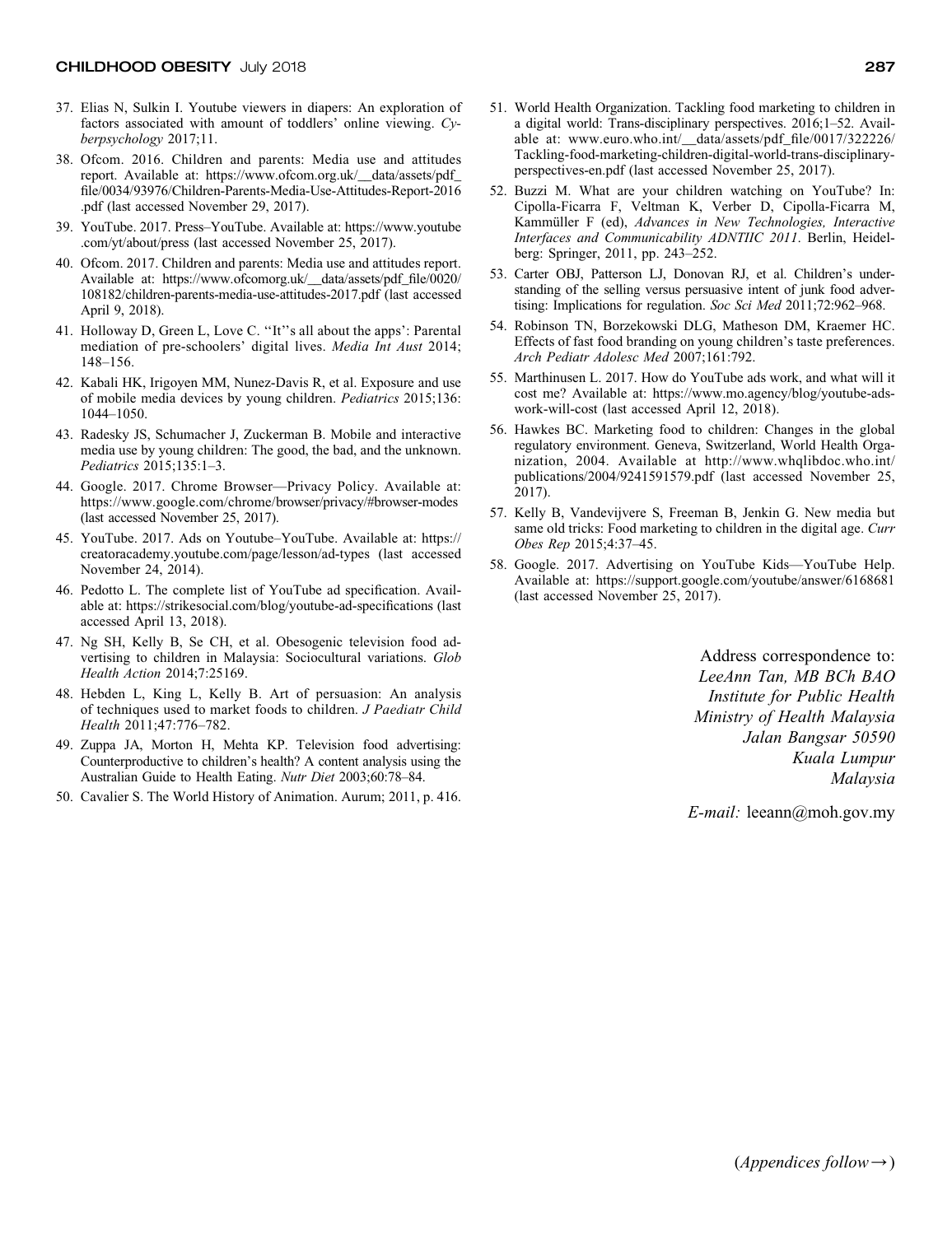| Appendix 1. Top 25 YouTube Channels Tagged "Kids"; Ranked by Total Video Views |                                                      |                             |                                          |                                      |                                                                                                 |
|--------------------------------------------------------------------------------|------------------------------------------------------|-----------------------------|------------------------------------------|--------------------------------------|-------------------------------------------------------------------------------------------------|
| Rank                                                                           | <b>Channel name</b>                                  | <b>Total</b><br>subscribers | <b>Total video</b><br>views <sup>a</sup> | <b>Summary of</b><br>content         | Links to list of top 10 videos,<br>sorted by views                                              |
|                                                                                | Ryan ToysReview                                      | 9,101,532                   | 15,706,699,819                           | Toy reviews, toy<br>unboxing videos  | https://www.youtube.com/channel/<br>UChG GhZ9SOOHvBB0Y4DOO_w/<br>videos?flow=list&view=0&sort=p |
| 2                                                                              | LittleBabyBum®                                       | 12,743,616                  | 14,332,110,973                           | Nursery rhymes,<br>children's songs  | https://www.youtube.com/user/LittleBabyBum/<br>videos?sort=p&view=0&flow=list&live_view=500     |
| 3                                                                              | FunToys Collector<br><b>Disney Toys Review</b>       | 9,456,628                   | 13,276,059,099                           | Toy reviews, toy<br>unboxing videos  | https://www.youtube.com/user/DisneyCollector<br>BR/videos?sort=p&view=0&flow=list               |
| 4                                                                              | Маша и Медведь<br>(Masha and the Bear)               | 11,235,425                  | 12,862,038,609                           | Animated series                      | https://www.youtube.com/user/Masha<br>MedvedTV/videos?view=0&flow=list&sort=p                   |
| 5                                                                              | El Reino Infantil (The<br>Children's Kingdom)        | 8,864,823                   | 10,749,243,080                           | Children's songs                     | https://www.youtube.com/user/ReinoMaria<br>ElenaWalsh/videos?flow=list&view=0&sort=p            |
| 6                                                                              | Family Fun Pack                                      | 5,714,341                   | 10,513,188,018                           | Family vlogs                         | https://www.youtube.com/user/familyfunpack/<br>videos?sort=p&flow=list&view=0                   |
| 7                                                                              | ChuChu TV Nursery<br>Rhymes & Kids Songs             | 11,923,242                  | 10,474,220,335                           | Nursery rhymes,<br>children's songs  | https://www.youtube.com/user/TheChuChuTV/<br>videos?sort=p&view=0&flow=list                     |
| 8                                                                              | Baby Big Mouth                                       | 6,520,402                   | 8,617,274,138                            | Surprise eggs,<br>educational videos | https://www.youtube.com/user/ltsBabyBigMouth/<br>videos?sort=p&flow=list&view=0                 |
| 9                                                                              | <b>Blu Toys Club</b><br>Surprise                     | 5,681,092                   | 7,847,702,626                            | Surprise eggs and<br>other toys      | https://www.youtube.com/user/Blucollection/<br>videos?sort=p&view=0&flow=list                   |
| 10                                                                             | <b>DCToys Sandaroo</b><br><b>Kids</b>                | 5,528,709                   | 7,327,029,791                            | Toy reviews, toy<br>unboxing videos  | https://www.youtube.com/user/DisneyCarToys/<br>videos?sort=p&flow=list&view=0                   |
| $\mathbf{H}$                                                                   | [토이푸딩]<br><b>ToyPudding TV</b>                       | 9,182,365                   | 7,323,752,103                            | Surprise eggs and<br>other toys      | https://www.youtube.com/user/toypudding/<br>videos?sort=p&flow=list&view=0                      |
| 12                                                                             | Super Simple<br>Songs-Kids Songs                     | 7,077,954                   | 7,271,403,947                            | Children's songs                     | https://www.youtube.com/user/SuperSimple<br>Songs/videos?sort=p&flow=list&view=0                |
| $\overline{13}$                                                                | <b>DCTC Toy Channel</b>                              | 8,145,406                   | 7,081,696,749                            | Toy reviews, toy<br>unboxing videos  | https://www.youtube.com/user/MaterCarClub/<br>videos?view=0&flow=list&sort=p                    |
| 4                                                                              | <b>Toy Freaks</b>                                    | 7,925,209                   | 6,735,039,517                            | Family vlogs                         | https://www.youtube.com/user/3uptheyingyang/<br>videos?flow=list&sort=p&view=0                  |
| 15                                                                             | Toys and Funny Kids<br>Surprise Eggs                 | 7,868,336                   | 6,491,017,480                            | Surprise eggs                        | https://www.youtube.com/user/toysand<br>funnykids/videos?sort=p&view=0&flow=list                |
| 16                                                                             | Galinha Pintadinha                                   | 8,100,926                   | 6,425,823,195                            | Children's songs                     | https://www.youtube.com/user/juptube/<br>videos?sort=p&flow=list&view=0                         |
| 17                                                                             | Webs & Tiaras-<br><b>Toy Monster</b><br>Compilations | 6,772,315                   | 6,281,291,402                            | Skit videos                          | https://www.youtube.com/channel/<br>UC0gNKhFMg-bKyNNZ_MB3D9Q/<br>videos?flow=list&sort=p&view=0 |
| 8                                                                              | Лунтик (Luntik)                                      | 2,373,790                   | 5,843,660,798                            | Animated series                      | https://www.youtube.com/user/luntik/<br>videos?flow=list&view=0&sort=p                          |
| 9                                                                              | ToyScouter                                           | 8,561,187                   | 5,682,006,994                            | Toy reviews                          | https://www.youtube.com/user/toyscouter/<br>videos?sort=p&view=0&flow=list                      |
| 20                                                                             | CVS 3D Rhymes                                        | 7,052,324                   | 5,620,537,315                            | Nursery rhymes,<br>children's songs  | https://www.youtube.com/user/CyberVillage<br>Solution/videos?sort=p&view=0&flow=list            |
| 21                                                                             | Mister Max                                           | 5,053,436                   | 5,459,876,998                            | Vlogs, toy reviews                   | https://www.youtube.com/channel/UC_8PAD0<br>Qmi6_gpe77S1Atgg/videos?flow=list&<br>view=0&sort=p |
|                                                                                |                                                      |                             |                                          |                                      | continued on page 289                                                                           |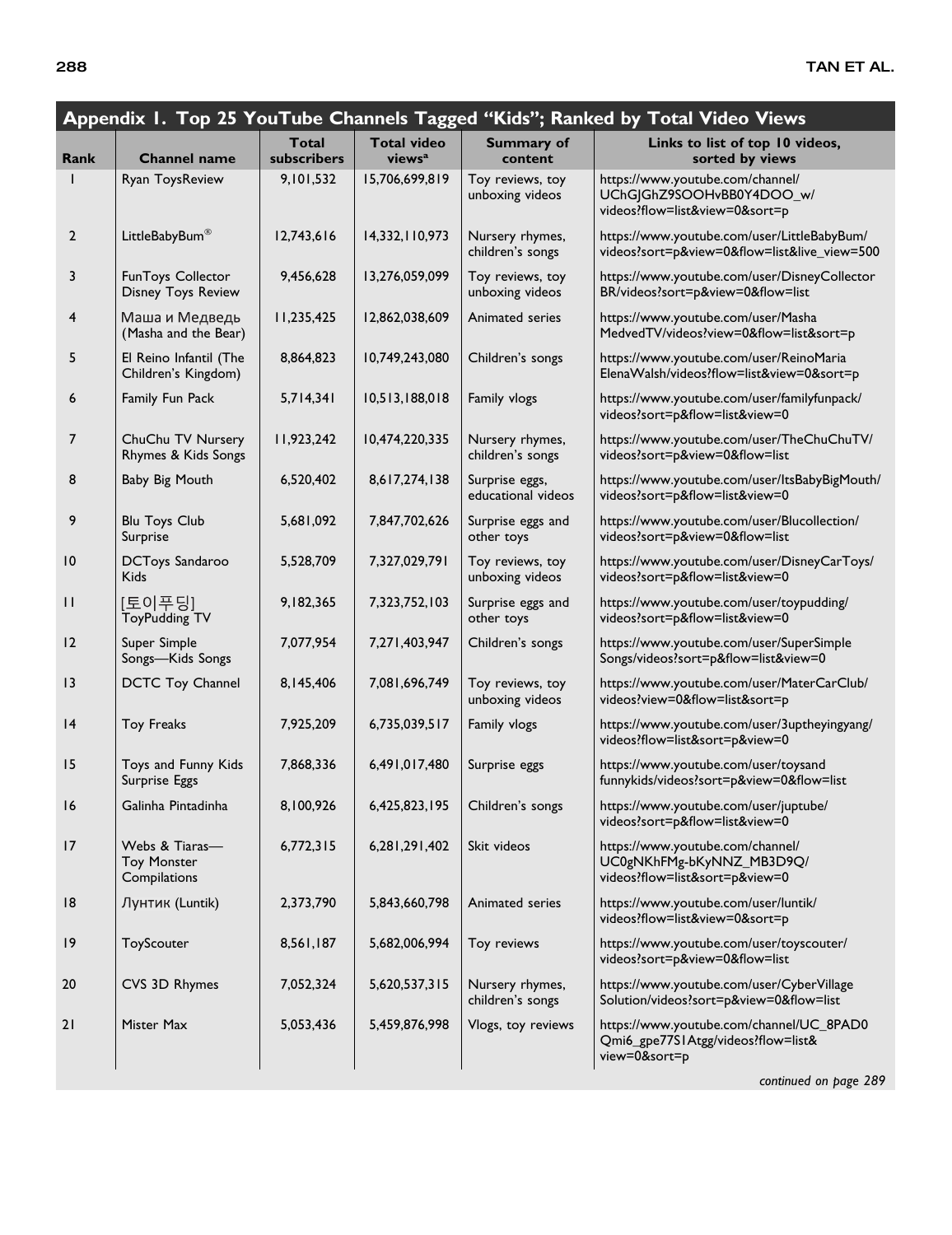| Appendix 1. Top 25 YouTube Channels Tagged "Kids"; Ranked by Total Video Views continued |                   |                      |                                          |                              |                                                                                                 |
|------------------------------------------------------------------------------------------|-------------------|----------------------|------------------------------------------|------------------------------|-------------------------------------------------------------------------------------------------|
| <b>Rank</b>                                                                              | Channel name      | Total<br>subscribers | <b>Total video</b><br>views <sup>a</sup> | <b>Summary of</b><br>content | Links to list of top 10 videos,<br>sorted by views                                              |
| 22                                                                                       | <b>LEGO</b>       | 3,397,763            | 5,423,117,724                            | Toys showcase                | https://www.youtube.com/user/LEGO/<br>videos?sort=p&view=0&flow=list                            |
| 23                                                                                       | Mother Goose Club | 4,507,439            | 5,404,368,023                            | Children's songs             | https://www.youtube.com/user/<br>MotherGooseClub/<br>videos?view=0&sort=p&flow=list             |
| 24                                                                                       | Miss Katy         | 4.815,998            | 5.320.356.429                            | Vlogs, toy reviews           | https://www.youtube.com/channel/<br>UCcartHVtvAUzfajflyeT_Gg/<br>videos?sort=p&flow=list&view=0 |
| 25                                                                                       | Disney unior UK   | 3,449,481            | 4,398,337,349                            | Animated videos              | https://www.youtube.com/user/Disney uniorUK/<br>videos?sort=p&flow=list&view=0                  |

<sup>a</sup>Total subscriber count and total video views as of October 5, 2017.

https://socialblade.com/youtube/top/tag/kids/videoviews